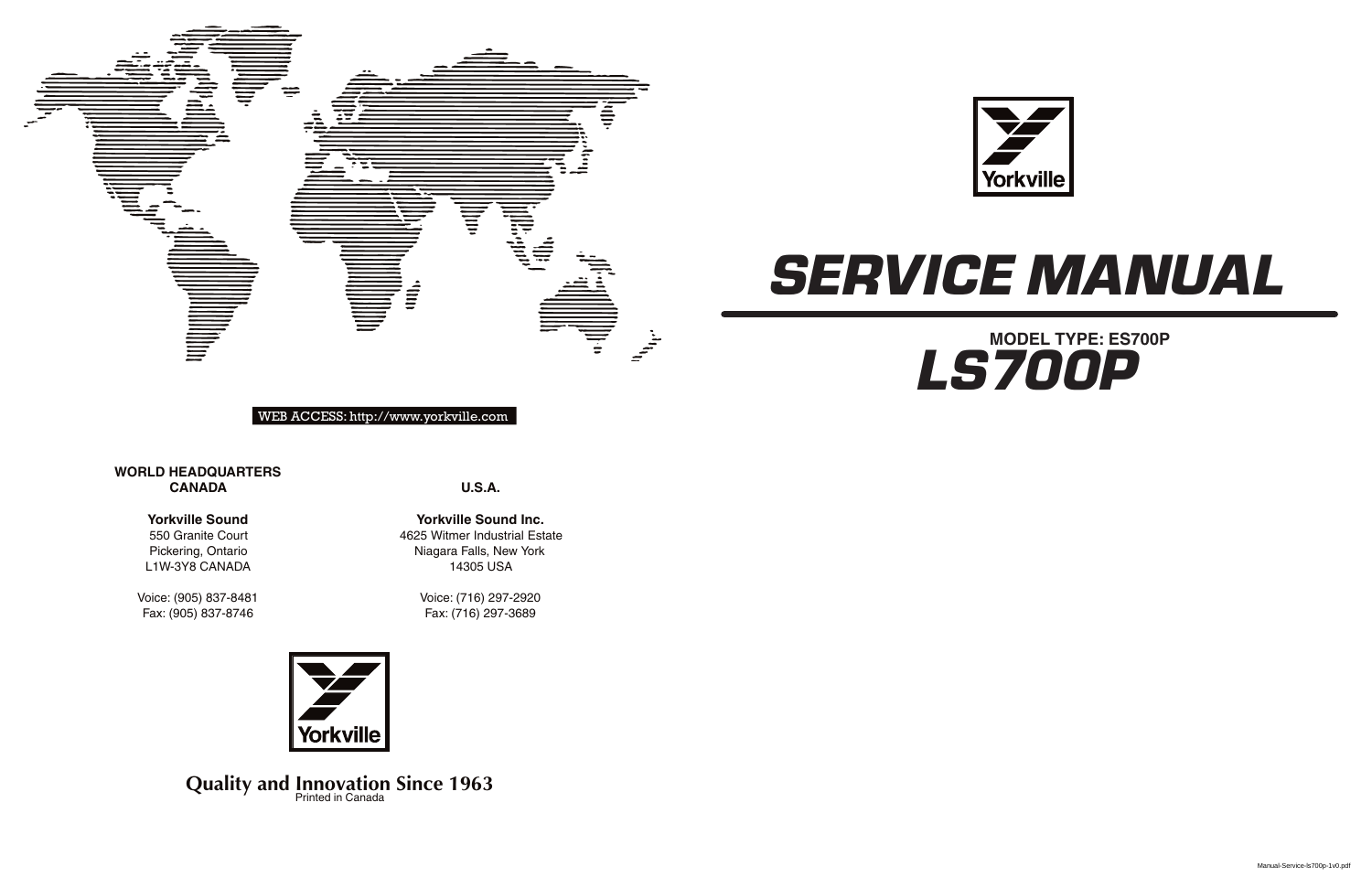## **IMPORTANT SAFETY INSTRUCTIONS**





## **INSTRUCTIONS PERTAINING TO A RISK OF FIRE, ELECTRIC SHOCK, OR INJURY TO PERSONS**

## **CAUTION:**

**TO REDUCE THE RISK OF ELECTRIC SHOCK, DO NOT REMOVE COVER (OR BACK).**

**NO USER SERVICEABLE PARTS INSIDE.**

## **REFER SERVICING TO QUALIFIED SERVICE PERSONNEL.**

## **Read Instructions**

The Owner's Manualshould be read and understood before operation of your unit. Please, save these instructions for future reference.

## **Packaging**

Keep the box and packaging materials, in case the unit needs to be returned for service.

## **Warning**

When using electric products, basic precautions should always be followed, including the following:

## **Power Sources**

Your unit should be connected to a power source only of the voltage specified in the owners manual or as marked on the unit. This unit has a polarized plug. Do not use with an extension cord or receptacle unless the plug can be fully inserted. Precautions should be taken so that the grounding scheme on the unit is not defeated.

#### **Hazards**

Do not place this product on an unstable cart, stand, tripod, bracket or table. The product may fall, causing serious personal injury and serious damage to the product. Use only with cart, stand, tripod, bracket, or table recommended by the manufacturer or sold with the product. Follow the manufacturer's instructions when installing the product and use mounting accessories recommended by the manufacturer.

The apparatus should not be exposed to dripping or splashing water; no objects filled with liquids should be placed on the apparatus.

Terminals marked with the "lightning bolt" are hazardous live; the external wiring connected to these terminals require installation by an instructed person or the use of ready made leads or cords.

No naked flame sources, such as lighted candles, should be placed on the apparatus.

#### **Power Cord**

The AC supply cord should be routed so that it is unlikely that it will be damaged. If the AC supply cord is damaged DO NOT OPERATE THE UNIT.

## **Service**

The unit should be serviced only by qualified service personnel.

## **INSTRUCTIONS RELATIVES AU RISQUE DE FEU, CHOC ÉLECTRIQUE, OU BLESSURES AUX PERSONNES**

## **AVIS:**

**AFIN DE REDUIRE LES RISQUE DE CHOC ELECTRIQUE, N'ENLEVEZ PAS LE COUVERT (OU LE PANNEAU ARRIERE) NE CONTIENT AUCUNE PIECE REPARABLE PAR L'UTILISATEUR.**

**CONSULTEZ UN TECHNICIEN QUALIFIE POUR L'ENTRETIENT**

## **Veuillez Lire le Manuel**

Il contient des informations qui devraient êtres comprises avant l'opération de votre appareil. Conservez S.V.P. ces instructions pour consultations ultérieures.

## **Emballage**

Conservez la boite au cas ou l'appareil devait être retourner pour réparation.

#### **Attention:**

Lors de l'utilisation de produits électrique, assurez-vous d'adhérer à des précautions de bases incluant celle qui suivent:

## **Alimentation**

L'appareil ne doit être branché qu'à une source d'alimentation correspondant au voltage spécifié dans le manuel ou tel qu'indiqué sur l'appareil. Cet appareil est équipé d'une prise d'alimentation polarisée. Ne pas utiliser cet appareil avec un cordon de raccordement à moins qu'il soit possible d'insérer complètement les trois lames. Des précautions doivent êtres prises afin d'eviter que le système de mise à la terre de l'appareil ne soit désengagé.

#### **Risque**

Ne pas placer cet appareil sur un chariot, un support, un trépied ou une table instables. L'appareil pourrait tomber et blesser quelqu'un ou subir des dommages importants. Utiliser seulement un chariot, un support, un trépied ou une table recommandés par le fabricant ou vendus avec le produit. Suivre les instructions du fabricant pour installer l'appareil et utiliser les accessoires recommandés par le fabricant.

Il convient de ne pas placer sur l'appareil de sources de flammes nues, telles que des bougies allumées.

L'appeil ne doit pas être exposé à des égouttements d'eau ou des éclaboussures et qu'aucun objet rempli de liquide tel que des vases ne doit être placé sur l'appareil.

Les dispositifs marqués d'une symbole "d'éclair" sont des parties dangereuses au toucher et que les câblages extérieurs connectés à ces dispositifs de connection extérieure doivent être effectivés par un opérateur formé ou en utilisant des cordons déjà préparés.

#### **Cordon d'Alimentation**

Évitez d'endommager le cordon d'alimentation. N'UTILISEZ PAS L'APPAREIL si le cordon d'alimentation est endommagé.

#### **Service**

Consultez un technicien qualifié pour l'entretien de votre appareil.

safety-4v2.eps Aug 26/05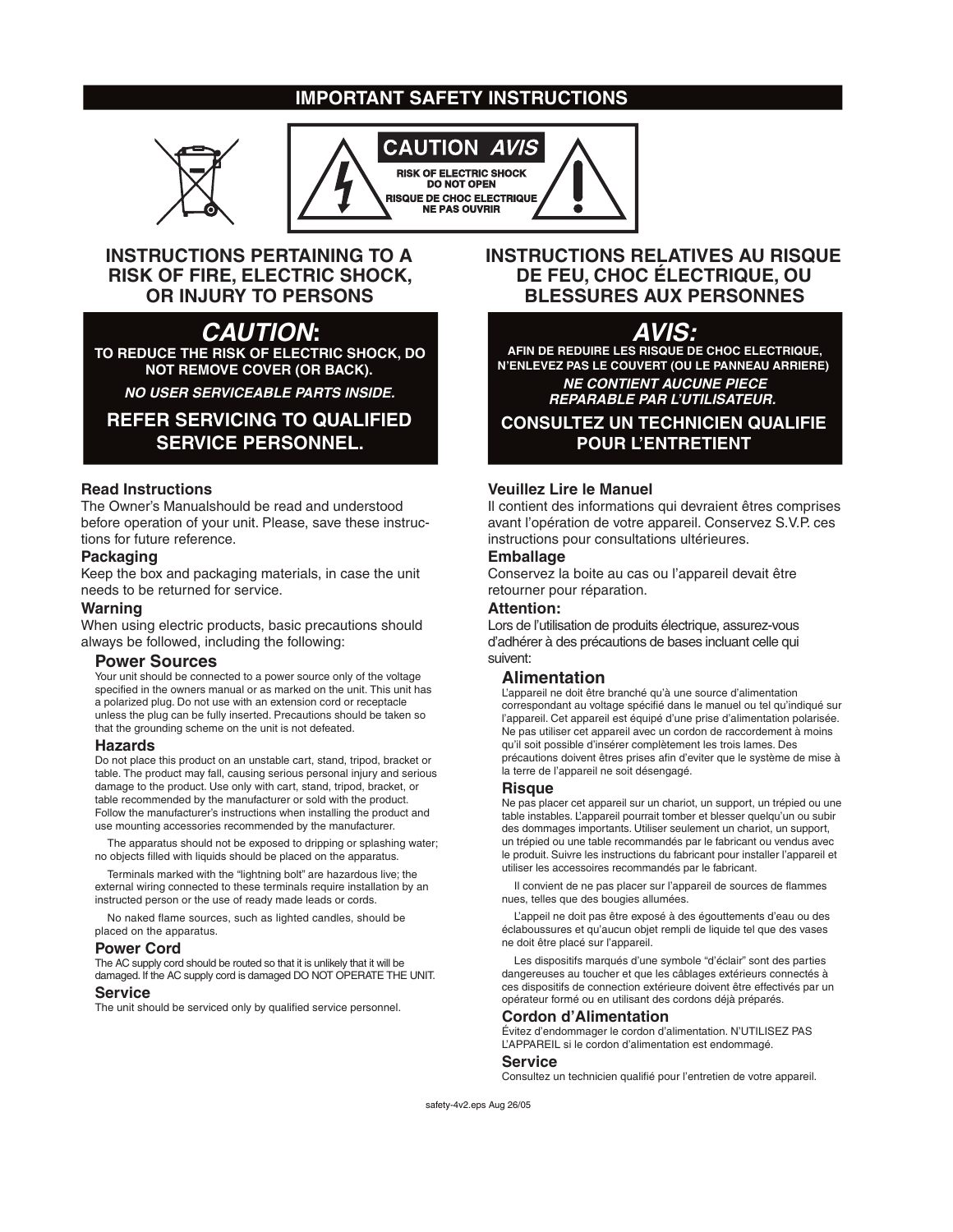## *LS700P Parts List 8/31/2005*

| YS#  | <b>Description</b>                                             | Qty.           | YS#<br><b>Description</b>                         |                | Qty. YS# Description                     | Qty.                                      |
|------|----------------------------------------------------------------|----------------|---------------------------------------------------|----------------|------------------------------------------|-------------------------------------------|
|      | 6405 RED 3MM LED 1V7 5MA<br><b>BRT</b>                         | 2              | 3501 B52200F006 COMP WASH #4 SMALL                | 2              | 8823 6-32 X 1 PAN PH TAPTITE JS500       | 8                                         |
|      | 6410 GRN 3MM LED 1V7 5MA CLEAR BRT                             | $\mathbf{1}$   | 3556 XSISTOR HOLD SPRING-BAR (PLATED)             | 4              | 8998 6-32 X 1 FLAT PH MS ZINC CLEAR      | 4                                         |
|      | 6419 BRIDGE 35A 400V WIRE LEAD GI3504                          | 2              | 3800 BELLY BUTTON #BB1 CORDS CANADA               | 8              | 8803 8-32 X 3/8 PAN PHIL TAPTITE JS500   | $\overline{4}$                            |
|      | 6425 BAV21 200V 0A25 DIODE<br>T&R                              | 8              | 3862 SIL PAD 400 1.5X6.75                         | $\overline{2}$ | 8815 8-32 X 3/4 PAN PH TAPTITE JS500     | 12                                        |
|      | 6825 1N4148 75V 0A45 DIODE<br>T&R                              | 28             | 9897 CABINET COVER, BLACK, 54" WIDE               | 20.069         | 8749 10-32 X 1/2 QDX PH TAPTITE JS500    | $\overline{2}$                            |
|      | 6438 1N4007 400V 1A0 DIODE<br>T&R                              | 16             | 3803 NYLON SECUR-A-TACH MINI PLASTIC TIE          | $\mathbf{1}$   | 8756 #10 X 3/4 PAN PH TYPE A BLACK OXIDE | 40                                        |
|      | 6479 MUR415 150V 4A0 DIODE FASREC                              | 12             | 3810 4" NYLON CABLE TIE                           | 13             | 8727 #10 X 1" PAN PH TYPE A JS500 BLACK  | 24                                        |
|      | 5121 MZ4615RL 2V0 W25 ZENER 5% T&R                             | 2              | 8661 BUTTON KNOB FLAT GREY                        | $\overline{2}$ | 8786 10-32 X 1 1/4 PAN QD MS JS500 BLACK | 8                                         |
|      | 6440 1N750ARL<br>4V7 0W5 ZENER 5% T&R                          | 4              | 8693 S ROTARY KNOB GREY                           | $\overline{2}$ | 8777 #14 X 1FLAT PH TYPE A JS500 M6 HEAD | $\overline{4}$                            |
|      | 6436 1N753ARL<br>6V2 0W5 ZENER 5% T&R                          | $\mathbf{1}$   | 3468 8' 3/16 SJT AC LINE CORD STRIP 17"           | $\mathbf{1}$   | 8928 #14X11/4 ALLEN FLHD WOOD SCRW JS500 | 6                                         |
|      | 6461 1N5240BRL 10V0 0W5 ZENER 5% T&R                           | 6              | 3821 HEYCO #1200 STRAIN RELIEF                    | $\mathbf{1}$   | 8794 5/16-18 X 3 1/2 GRD5 HEX BOLT JS500 | $\mathbf{1}$                              |
|      | 6450 1N5242B<br>12V0 0W5 ZENER 5% T&R                          | 2              | 8259D   "Y" LOGO ELITE SERIES LARGE DOMED         | $\mathbf{1}$   | 3741 5 SPACER ID-.171 OD-.25 #912-500    | 6                                         |
|      | 6465 1N5250B<br>20V0 0W5 ZENER 5% T&R                          | $\mathbf{1}$   | 3521 SIDE ENTRY PCB CONN .156 8POS                | $\mathbf{1}$   | 8657 6-32 X 3/8" HEX SPACER ALUMINUM     | $\overline{4}$                            |
|      | 6856 NJM7815FA TO220 P 15V0 REG IS V1                          | $\mathbf{1}$   | 3538 24 PIN BREAKAWAY LOCK .156                   | 0.708          | 7269 10" 4R 350WPGM SPEAKER CAST FRAME   | $\overline{2}$                            |
|      | 6857 NJM7915FA TO220 N 15V0 REG IS V2                          | $\overline{1}$ | 3607 SIDE ENTRY PCB CONN, 9 POS.                  | 1              | 8818 3/4 OD X 3/8 ID X .080 THICK WASHER | $\mathbf{1}$                              |
|      | 5101 BC550C                                                    | 10             |                                                   | $\mathbf{1}$   |                                          |                                           |
|      | TO92 NPN TRAN T&R TB<br>5102 BC560C TO92 PNP TRANSISTOR T&R TB |                | 3674 9 CIR CABLE HOLDER .098                      |                | 3511 #6 FLAT WASHER NYLON                | $\overline{\mathbf{c}}$<br>$\overline{2}$ |
|      |                                                                | 5              | 8701 4-40 KEPS NUT ZINC                           | $\overline{2}$ | 8485 #6 SPLIT WASHER ZINC                |                                           |
|      | 5109 MPSA43<br>TO92 NPN TRAN<br>TA                             | 10             | 8800 6-32 KEPS NUT ZINC                           | 14             | 8820 #8 FLAT WASHER JS500                | $\overline{4}$                            |
|      | 5114 MPSA92<br>TO92 PNP TRAN T&R TA                            | 14             | 8797 5/16-18 KEPS NUT JS500                       | $\mathbf{1}$   | 8473 #10 BLACK CUPWASHER SWF-10BK        | $\mathbf{1}$                              |
|      | 5119 2N5638<br>TO92 NCH JFET T&R TC                            | 4              | 4597 22AWG STRAN TC WIR<br><b>JMP</b>             | 9              | 3436 DPDT PUSH SW PCMT H BREAK B4 MAKE   | $\overline{\mathbf{c}}$                   |
|      | 6928 IRFP250<br>TO247 NCH MFET<br>TM                           | 6              | 4599 22AWG SOLID SC WIR<br>T&R JMP                | 31             | 3585 DPDT ROKR SW QUIK 250" AC/PWR IEC65 | $\mathbf{1}$                              |
|      | 6991 MJL21193<br>TO3P PNP TRAN<br><b>TK</b>                    | $\overline{2}$ | 5299 24AWG SOLID SC WIR<br><b>RAD JMP</b>         | $\overline{7}$ | 3399 THERMO/BRKR:N/CLOSED OPEN@96C       | $\mathbf{1}$                              |
|      | 6878 TL071CP<br>IC FET OP AMP                                  | $\mathbf{1}$   | 4745 5.0W 0R1 5%<br><b>BLK RES</b>                | 6              | 8468 VELCRO STRAP 3/4"X22CM (VELSTRAP)   | $\mathbf{1}$                              |
|      | 6882 TL072CP<br>IC FET DUAL OP AMP                             | $\overline{7}$ | 4688 1/2W 2R2 5%<br><b>T&amp;R RES</b>            | $\overline{4}$ | CH1287 PPW /EPW<br>120VAC 60HZ<br>T'RD   | $\mathbf{1}$                              |
|      | 6745 LM13600N IC XCONDUCTANCE AMP                              | $\mathbf{1}$   | 4748 2.0W 3R9 5%<br>T&R                           | $\overline{4}$ |                                          |                                           |
|      | 5190 MBS4992 TO92 8V5 TRNSISTR DIAC T&R                        | $\overline{2}$ | 4675 1/2W 10R 5%<br><b>T&amp;R RES</b>            | $\overline{2}$ |                                          |                                           |
|      | 6470 MAC15A6FP TO220 15A TRIAC 400V                            | 2              | 2013 1/8W 22R1 1%FLAME PROOF T&R RES              | 2              |                                          |                                           |
|      | 6472 4K7 3% 0W0 THERMISTOR                                     | 2              | 4816 1/4W 33R<br>5%<br><b>T&amp;R RES</b>         | $\mathbf{1}$   |                                          |                                           |
|      | 6473 68K 3% 0W0 THERMISTOR                                     | $\overline{4}$ | 2019 1/8W 100R0 1% FLAME PROOF T&R RES            | $\overline{2}$ |                                          |                                           |
|      | 6482 115R 20% 0W0 PTC THERMISTOR                               | $\overline{2}$ | 4921 1/4W 100R<br>5% .2"U<br><b>T&amp;R RES</b>   | 6              |                                          |                                           |
|      | 5405 27P 200V 5%CAP T&R RAD CER.2"NPO                          | $\overline{2}$ | 4909 1/4W 200R<br>5%<br><b>T&amp;R RES</b>        | $\overline{2}$ |                                          |                                           |
|      | 5199 100P 100V 2%CAP T&R RAD CER.2"NPO                         | 4              | 4932 1/4W 200R<br>5% .2"U<br><b>T&amp;R RES</b>   | 8              |                                          |                                           |
|      | 5197 220P 100V 2%CAP T&R RAD CER.2"NPO                         | 2              | 4857 1/4W 220R<br>5%<br><b>T&amp;R RES</b>        | $\overline{2}$ |                                          |                                           |
|      | 5201 470P 100V 5%CAP T&R RAD CER.2"NPO                         | 10             | 2024 1/8W 249R 2%FLAME PROOF T&R RES              | 4              |                                          |                                           |
|      | 5816 680P 100V 5%CAP T&R RAD CER.2"NPO                         | $\overline{2}$ | 2025 1/8W 274R 1%FLAME PROOF T&R RES              | 4              |                                          |                                           |
| 5275 | 2"FLM. 3N3 100V 5%CAP T&R RAD.                                 | 6              | 4933 1/4W 470R<br>5% .2"U<br><b>T&amp;R RES</b>   | $\overline{2}$ |                                          |                                           |
| 5209 | 4N7 250V 5%CAP T&R RAD<br>.2"FLM                               | $\overline{2}$ | 2028 1/8W 475R 1%FLAME PROOF T&R RES              | 4              |                                          |                                           |
| 6451 | 4N7 250V 20%CAP BLK 'Y' 10MM AC                                | $\mathbf{1}$   | 2030 1/8W 681R<br>1%FLAME PROOF T&R RES           | $\overline{2}$ |                                          |                                           |
| 5204 | 10N 100V 10%CAP T&R RAD .2"FLM                                 | $\mathbf{1}$   | 4923 1/4W 680R<br>5% .2"U<br><b>T&amp;R RES</b>   | 3              |                                          |                                           |
| 5840 | 22N 400V 10%CAP BLK RAD POLY FLM                               | $\overline{1}$ | 4758 1/4W 953R<br>1%<br><b>T&amp;R RES</b>        | 8              |                                          |                                           |
| 6435 | 22N 275V 20%CAP BLK 'X2' 15MM AC                               | $\mathbf{1}$   | 4823 1/4W 1K<br>5%<br><b>T&amp;R RES</b>          | 3              |                                          |                                           |
| 5222 | 33N 100V 10%CAP T&R RAD<br>.2"FLM                              | $\mathbf{1}$   | 1K<br>4981 1/4W<br>5%MINI<br>T&R RES              | $\mathbf{1}$   |                                          |                                           |
| 5224 | .2"FLM<br>47N 100V 10%CAP T&R RAD                              | 8              | 4825 1/4W<br><b>T&amp;R RES</b><br>1K8 5%         | $\mathbf{1}$   |                                          |                                           |
|      | 5228 100N 100V 5%CAP T&R RAD<br>.2"FLM                         | 21             | 2K7 5% .2"U<br>4936 1/4W<br><b>T&amp;R RES</b>    | 10             |                                          |                                           |
|      |                                                                |                |                                                   |                |                                          |                                           |
| 5229 | 150N 63V 10%CAP T&R RAD<br>.2"FLM                              | 2              | 2K740 0.1% ***<br>4764 1/4W<br><b>T&amp;R RES</b> | $\overline{2}$ |                                          |                                           |
|      | 5231 220N 63V 10%CAP T&R RAD<br>.2"FLM                         | $\overline{7}$ | 4826 1/4W<br>3K3 5%<br>T&R RES                    | $\mathbf{1}$   |                                          |                                           |
|      | 5318 220N 50V 10%CAP T&R BEAD<br>X7R                           | $\overline{1}$ | 4K7 5% .2"U<br>4943 1/4W<br><b>T&amp;R RES</b>    | $\overline{4}$ |                                          |                                           |
| 5259 | _4U7 63V 20%CAP T&R RAD<br>.2"EL                               | 2              | 4K7<br>4982 1/4W<br>5%MINI<br><b>T&amp;R RES</b>  | 3              |                                          |                                           |
| 5281 | 10U 16V 20%CAP T&R RAD<br>.2"NP                                | $\overline{4}$ | 5% .2"U<br>4939 1/4W<br>5K1<br><b>T&amp;R RES</b> | $\overline{2}$ |                                          |                                           |
| 5945 | 10U 63V 20% CAP T&R RAD<br>.2"EL                               | 2              | 4685 1.0W<br>5K6<br>5%<br><b>T&amp;R RES</b>      | $\overline{2}$ |                                          |                                           |
| 5260 | 22U 50V 20% CAP T&R RAD<br>.2"EL                               | 6              | 4862 1/4W<br>5K6<br>5%<br><b>T&amp;R RES</b>      | 8              |                                          |                                           |
| 5961 | 33U 16V 20% CAP T&R RAD<br>.2"NP                               | 6              | 4829 1/4W 10K<br>5%<br><b>T&amp;R RES</b>         | 6              |                                          |                                           |
| 5265 | 68U 25V 20% CAP T&R RAD<br>.2"EL                               | $\overline{4}$ | 4940 1/4W 10K<br>5% .2"U<br><b>T&amp;R RES</b>    | 8              |                                          |                                           |
| 5267 | 100U 25V 20%CAP T&R RAD<br>.2"EL                               | 3              | 4983 1/4W 10K<br>5%MINI<br><b>T&amp;R RES</b>     | 9              |                                          |                                           |
|      | 5914 100U 63V 20%CAP BLK 10X13MM EL                            | $\overline{2}$ | 4630 1/2W 15K<br>5%<br><b>T&amp;R RES</b>         | 3              |                                          |                                           |
|      | 5621 470U 63V 20%CAP BLK 12X25MM EL                            | 4              | 4885 1/4W 20K 5%<br><b>I&amp;R RES</b>            | 4              |                                          |                                           |
|      | 5859 4700U 50V 20%CAP BLK 25X36MM ELS                          | $\overline{2}$ | 4832 1/4W 22K 5%<br><b>T&amp;R RES</b>            | $\overline{2}$ |                                          |                                           |
|      | 5890 5600U 100V 20%CAP RAD 35X50MM ELS                         | 4              | 4941 1/4W 30K 5% .2"U<br><b>T&amp;R RES</b>       | 8              |                                          |                                           |
|      | 4403 10K 5B LIN 16MM<br>P <sub>14</sub>                        | $\mathbf{1}$   | 4917 1/4W 31K6 1%<br><b>T&amp;R RES</b>           | 6              |                                          |                                           |
|      | 4389 20K 1B LIN 16MM E432B STEREO P24                          | $\mathbf{1}$   | 4840 1/4W 33K 5%<br><b>T&amp;R RES</b>            | 5              |                                          |                                           |
|      | 713 25 X 20 X 50 2 MIL PLASTIC BAG                             | $\mathbf{1}$   | 6122 1/4W 33K 5%MINI<br><b>T&amp;R RES</b>        | 5              |                                          |                                           |
| 3819 | 5UH COIL 18AWG R000 AIR CORE                                   | $\overline{2}$ | 4794 1/4W 37K90 0.1% *** T&R RES                  | $\overline{2}$ |                                          |                                           |
|      | 8483 ADAPTOR, SPEAKER STAND, METAL, BLACK                      | $\mathbf{1}$   | 4878 1/4W 43K 5%<br><b>T&amp;R RES</b>            | $\overline{c}$ |                                          |                                           |
|      | 8547 PLASTIC FOOT BLACK, POLYETHYLENE                          | 4              | 4834 1/4W 47K 5%<br><b>T&amp;R RES</b>            | $\overline{2}$ |                                          |                                           |
|      | 8567 CORNER, 2 LEGS/1 LIP BLACK OXIDE                          | $\overline{2}$ | 6119 1/4W 47K 5%MINI<br><b>T&amp;R RES</b>        | $\overline{2}$ |                                          |                                           |
|      | 8569 CORNER, 2 LEGS NO LIP BLACK OXIDE                         | 6              | 4835 1/4W 56K 5%<br><b>T&amp;R RES</b>            | $\overline{c}$ |                                          |                                           |
|      | 3489 CLIP 250X032 18-22AWG DISCO/INSL                          | 7              | 4836 1/4W 68K 5%<br><b>T&amp;R RES</b>            | $\mathbf{1}$   |                                          |                                           |
|      | 3490 CLIP 250X032 14-16AWG DISCO/INSL                          | $\overline{1}$ | 4763 1/4W 82K50 0.1% *** T&R RES                  | $\overline{2}$ |                                          |                                           |
|      | 3491 CLIP 205/187X020 18-22AWG DISCO/INS                       | $\overline{4}$ | 4772 1/4W 82K5 1%<br><b>T&amp;R RES</b>           | $\overline{4}$ |                                          |                                           |
|      | 3601 RING TERMINAL 16AWG WIRE & #8 SCREW                       | $\overline{2}$ | 4838 1/4W 100K 5%<br><b>T&amp;R RES</b>           | 4              |                                          |                                           |
|      | 3682 250 MALE PCB TAB REEL                                     | 19             | 6120 1/4W 100K 5%MINI<br><b>T&amp;R RES</b>       | $\mathbf{1}$   |                                          |                                           |
|      |                                                                |                | 4839 1/4W 150K 5%                                 |                |                                          |                                           |
|      | 3795 #8 GROUND LUG ZIERICK 505-169                             | 2              | <b>T&amp;R RES</b>                                | $\overline{2}$ |                                          |                                           |
|      | 3498 1/4" JCK PCB MT HORZ                                      | 4              | 4841 1/4W 220K 5%<br><b>T&amp;R RES</b>           | 6              |                                          |                                           |
|      | 3451 EYELET SMALL 0.089 OD PLATED                              | 57             | 4844 1/4W 1M 5%<br>T&R RES                        | 4              |                                          |                                           |
|      | 3412 LOWPROFILE FUSEHOLDER FOR .25X1.25                        | $\mathbf{1}$   | 4888 1/4W 4M7 5%<br><b>T&amp;R RES</b>            | $\mathbf{1}$   |                                          |                                           |
|      | 3414 INTERNATIONAL PC MOUNT FUSEHOLDER                         | 8              | 8742 4-40 X 3/8 PAN PH TAPTITE JS500              | 16             |                                          |                                           |
|      | 2427 5.0 AMP SLO-BLO .25X1.25 FUSE                             | $\mathbf{1}$   | 8861 4-40 X 3/8 PAN PH MS JS500                   | $\overline{2}$ |                                          |                                           |
|      | 2438 12.0 AMP SLO-BLO .25X1.25 FUSE                            | 4              | 8799 #6 X 1/4 PAN PH TYPE B JS500                 | $\mathbf{1}$   |                                          |                                           |
|      | 8565 BAR HANDLE ALL METAL                                      | $\overline{2}$ | 8801 6-32 X 3/8 PAN PH TAPTITE JS500              | $\overline{2}$ |                                          |                                           |
|      | 8604 10-32 T NUT                                               | 8              | 8806 6-32 X 1/2 PAN PH TAPTITE JS500              | $\overline{2}$ |                                          |                                           |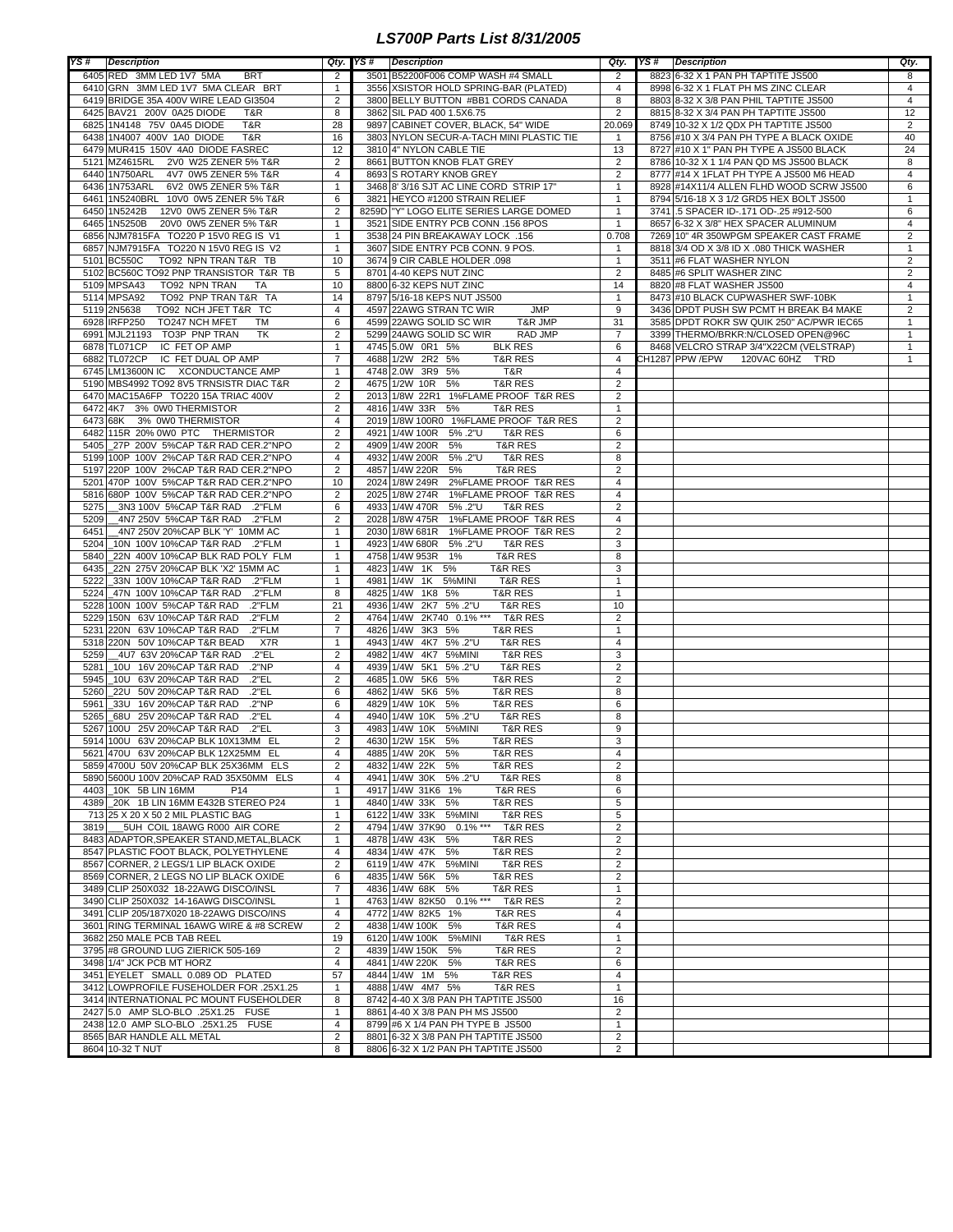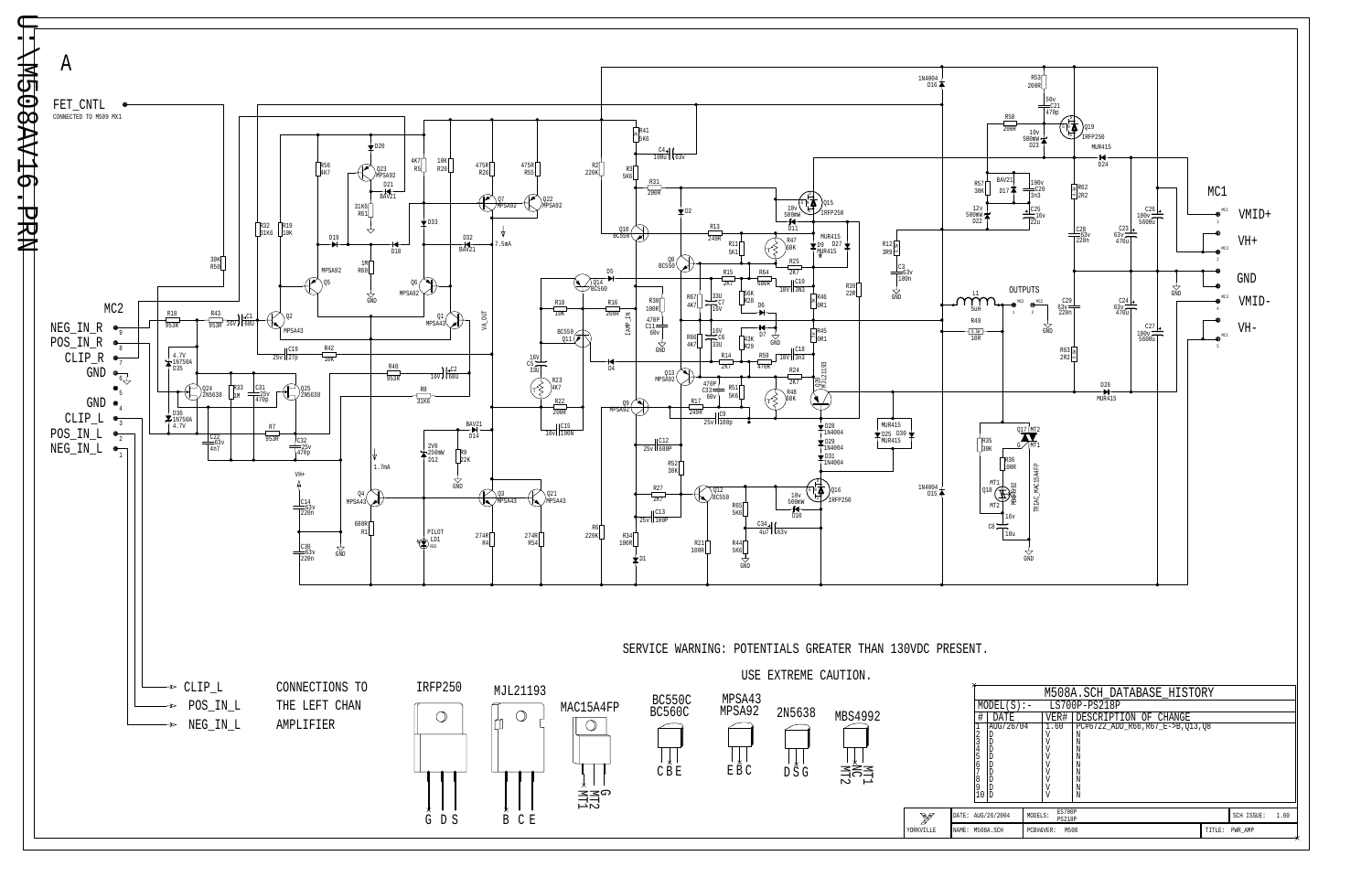RTV

|                     |                                                                       | LD1L/R ARE BENT OVER FLAT TO PCB AND<br>RTV'D IN PLACE                                                                                                                      |                             |                                                                                                                          |            |                                     |  |
|---------------------|-----------------------------------------------------------------------|-----------------------------------------------------------------------------------------------------------------------------------------------------------------------------|-----------------------------|--------------------------------------------------------------------------------------------------------------------------|------------|-------------------------------------|--|
| $\frac{1000}{R30R}$ | $\frac{2}{3}$                                                         | C26 AND C27 ARE BROKEN AWAY AFTER WAVE<br>SOLDER AND SOLDERED MANUALLY TO THEIR<br>CORRECT POSITION. THESE CAPS ARE RTV'D<br>AND HELD IN POSITION WITH NYLON CABLE<br>TIES. |                             |                                                                                                                          |            |                                     |  |
|                     | 4.                                                                    | ADD RTV UNDER THE MOLEX RIBBON CABLE<br>BEFORE IT IS PUT INTO THE STRAIN RELIEF                                                                                             |                             |                                                                                                                          |            |                                     |  |
|                     | 5.                                                                    | ADD TOOTH PICKS TO EYELETS BEFORE WAVE<br>SOLDER.                                                                                                                           |                             |                                                                                                                          |            |                                     |  |
|                     |                                                                       | $6.$ USE #8799 SCREW TO MOUNT Q17L/R.                                                                                                                                       |                             |                                                                                                                          |            |                                     |  |
|                     |                                                                       | 7. BEND THERMISTORS R23L/R OVER FLAT TO PCE                                                                                                                                 |                             |                                                                                                                          |            |                                     |  |
| R39R                | 8                                                                     | Q9R Q9L TO BE HAND INSERTED                                                                                                                                                 |                             |                                                                                                                          |            |                                     |  |
|                     | 8                                                                     | R66R/L R67R/L TO BE TACKED ON IN<br><b>BOARD ASSEMBLY</b>                                                                                                                   |                             |                                                                                                                          |            |                                     |  |
|                     |                                                                       | M508/A/C.PCB DATABASE HISTORY                                                                                                                                               |                             |                                                                                                                          |            |                                     |  |
|                     |                                                                       | $MODEL(S)$ : - LS700P_PS218_PS210PX                                                                                                                                         |                             |                                                                                                                          |            |                                     |  |
| ΓU                  | # DATE<br>Ħ<br>FEB/24/95                                              | 3.40                                                                                                                                                                        | VER# DESCRIPTION OF CHANGE  |                                                                                                                          |            | SOME TRACES ALTERED. PADS FOR MOLEX |  |
| $\infty$<br>∕○      | 123456<br>AUG/27/97                                                   | 4.00                                                                                                                                                                        |                             | CHANGED FROM S100 TO R120.<br>ROUTING_BY_FTLTER_CAPS_CHANGED.<br>PC#XXXX_FILTER_CAPS_CHANGED<br>PC#4409_Q11R_MOVED       |            |                                     |  |
|                     | SEP/05/97<br>7<br>MAR/25/98<br>8<br>SEP/08/03<br>ğ<br>10<br>AUG/26/04 | 5.00<br>5.10<br>5.20                                                                                                                                                        |                             | PC#XXXX_Q1L/R_Q2L/R_MOVED<br>J10 RADIAL->AXIAL<br>$PC\frac{1}{6}621$ _ALL_MPSA93->MPSA92<br>$PC#6722$ TACK-ON $4K7$ E->B |            |                                     |  |
|                     | JUN/16/05<br>1<br>1<br>12345<br>12345<br>12567<br>1267<br>1289        | 6.00<br>V<br>V<br>V<br>V<br>V                                                                                                                                               | N<br>N<br>N<br>N            | $Q8R/L$ , $Q\overline{1}3L/R$ , $R6\overline{6}$ , $R6\overline{7}$ -L/R<br>PC#6878 REDO                                 | SOLDERMASK |                                     |  |
|                     | 20D                                                                   | V<br>V<br>V<br>V                                                                                                                                                            | N<br>N<br>N<br>N<br>$\rm N$ |                                                                                                                          |            |                                     |  |
| $\sim$              |                                                                       |                                                                                                                                                                             |                             |                                                                                                                          |            |                                     |  |

 $R17R \rightarrow 249R$ 

31K6

R46R

0R1 5WATTS

Q17R

- $1$  . ADD RTV TO THE FOLLOWING COMPONENTS C34L/R, C5L/R, C1L/R, C2L/R, L1L/R R45L/R, R46L/R, C6L/R, C8L/R, C25L/R ADD RTV BETWEEN C23L/R , C24L/R AND  $C7L/R$ ,  $C26L/R$ .
	- RTV'D IN PLACE LD1L/R ARE BENT OVER FLAT TO PCB AND 2.
- $\mathcal{O}_{2}$ C26 AND C27 ARE BROKEN AWAY AFTER WAVE 3.SOLDER AND SOLDERED MANUALLY TO THEIR CORRECT POSITION. THESE CAPS ARE RTV'D AND HELD IN POSITION WITH NYLON CABLE TIES.
- BEFORE IT IS PUT INTO THE STRAIN RELIEF. ADD RTV UNDER THE MOLEX RIBBON CABLE 4.
- 5. ADD TOOTH PICKS TO EYELETS BEFORE WAVE SOLDER.
- 6. USE #8799 SCREW TO MOUNT Q17L/R.
- 7.BEND THERMISTORS R23L/R OVER FLAT TO PCB.
- 8Q9R Q9L TO BE HAND INSERTED
- 8

 $1$  , Q1L/Q1R, Q2L/Q2R THE SAME BATCH (MANUFACTURERS LOT # ) THE ABOVE TRANSISTORS MUST BE FROM

R45R

0R1

C11R 470P

 $\frac{100}{\text{CB}}$ 

C4R

63V 100U

100R R30R

R60R 1M

 $\bigcirc$ 

RTV

22R1 R39R

# BOARD ASSEMBLY

AUTO-INSERTION

# PRODUCTION NOTES M508A /LS700P/PS218/PS210P

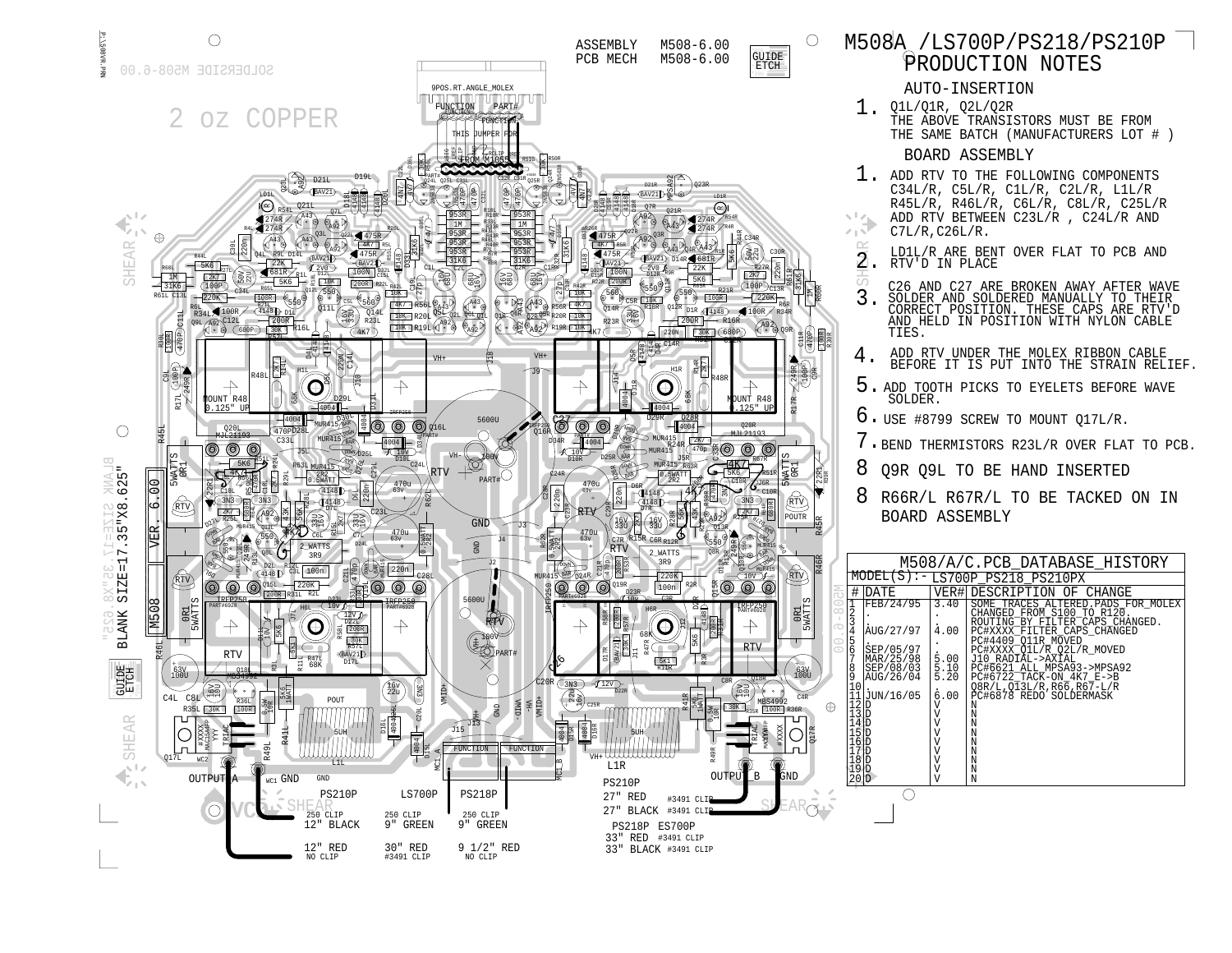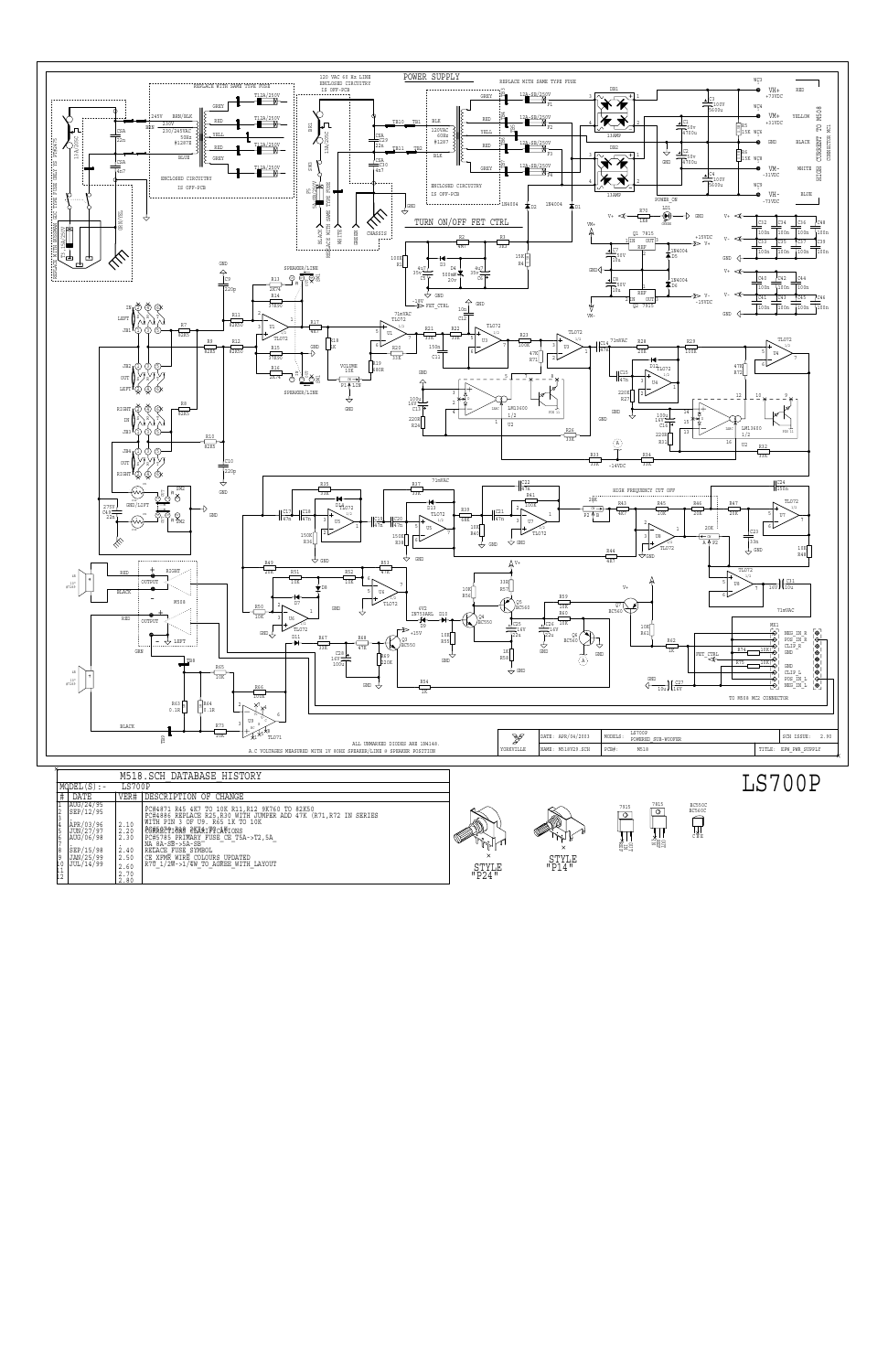VCD

P:\518CMP.pRN \518CMP. PRN

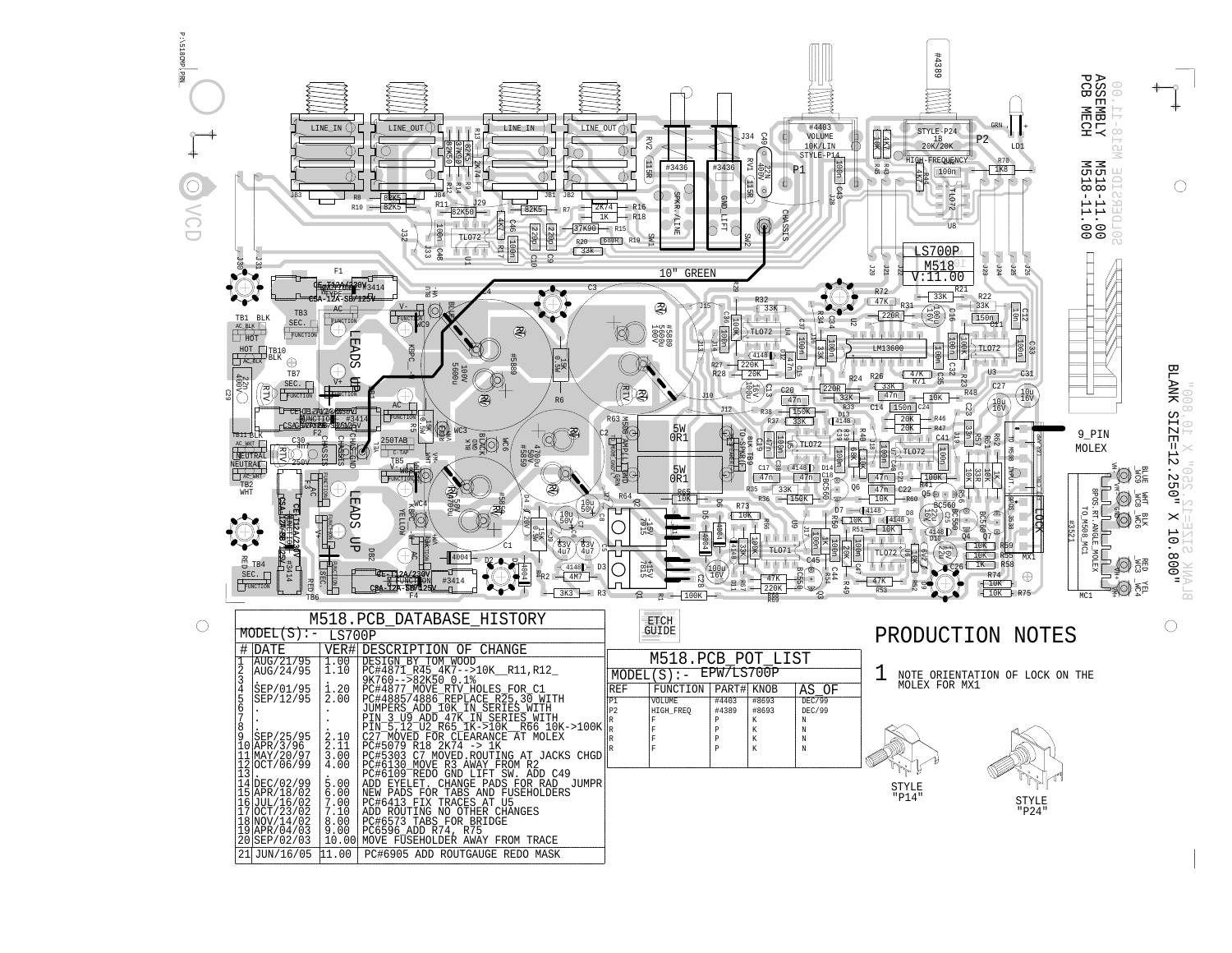

PUT 3487 CLIP ON UNUSED PIN

SHOWN WIRED FOR 230V